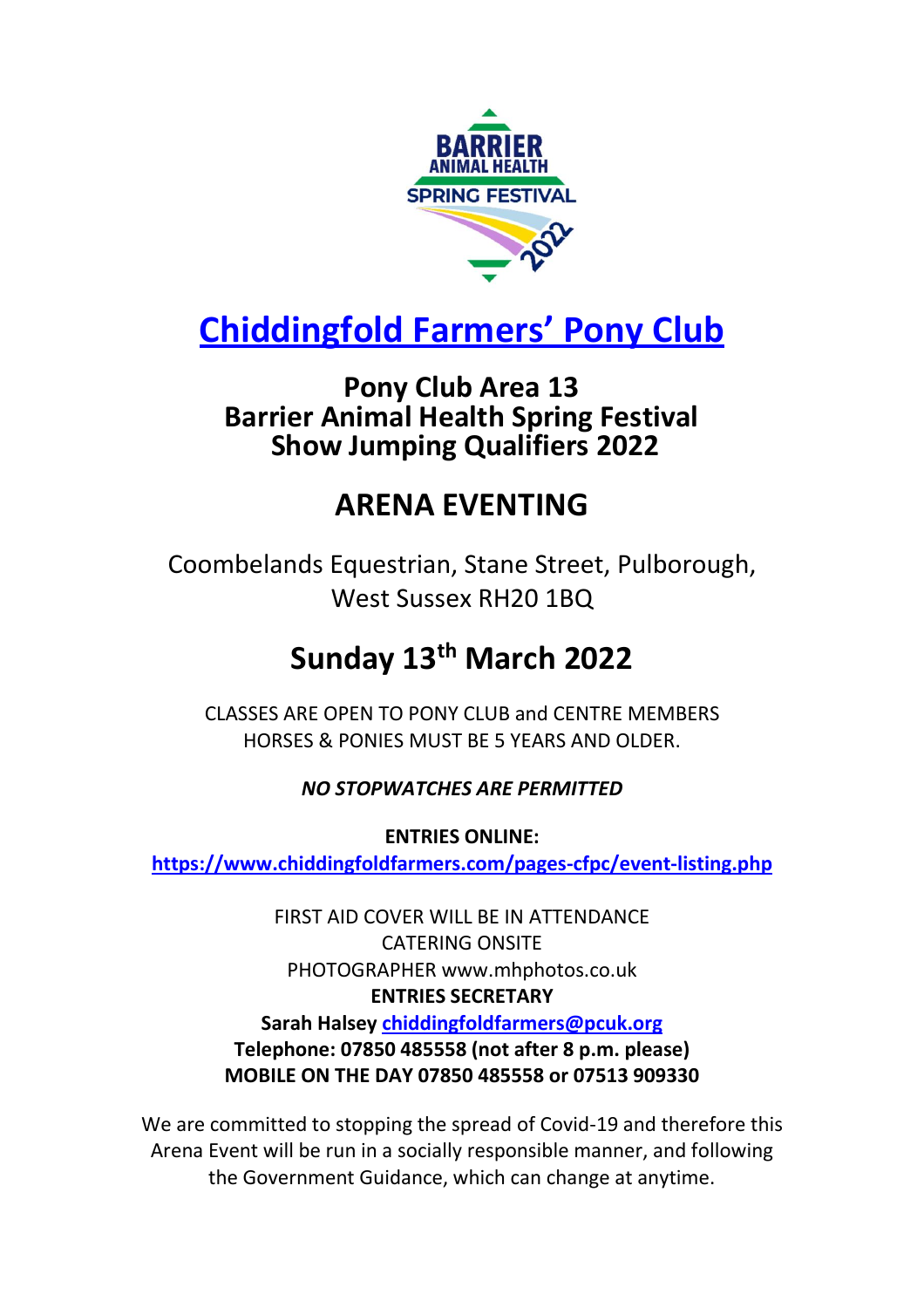#### **WE WILL BE STARTING AT 9AM PROMPT**

*All class winners will be decided on an Optimum Time*

#### **CLASS 1: 70cm**

Riders must be 14 years and under on 1 January 2022

- **CLASS 2: 80cm**
- **CLASS 3: 90cm**
- **CLASS 4: 100cm**

All Classes will be run as single phase.

ROSETTES to sixth place.

**ENTRY FEES**: £21 inclusive of first aid cover.

#### **PLEASE READ THE RULES & NOTICES AND DISCLAIMERS AT THE END OF THE SCHEDULE.**

#### **Closing date for entries – Saturday 5 th March 2022: Entries will close BEFORE 5 th March if classes are full and a waiting list will be held.**

Entries will be accepted in order of receipt.

#### *You will need to provide your own number*

**DRAWN ORDERS WILL BE GIVEN WITH APPROXIMATE START TIMES FOR EACH CLASS** Please see the Chiddingfold Farmers' website from 10<sup>th</sup> March 2022. Competitors may be asked to jump up to 15 minutes before their estimated time – please be ready – but you must jump in the drawn order. If you miss your turn, you may have to wait to the end of the class and will only be able to jump if time allows. Please note this is an outside venue with no lights so we are against the daylight hours.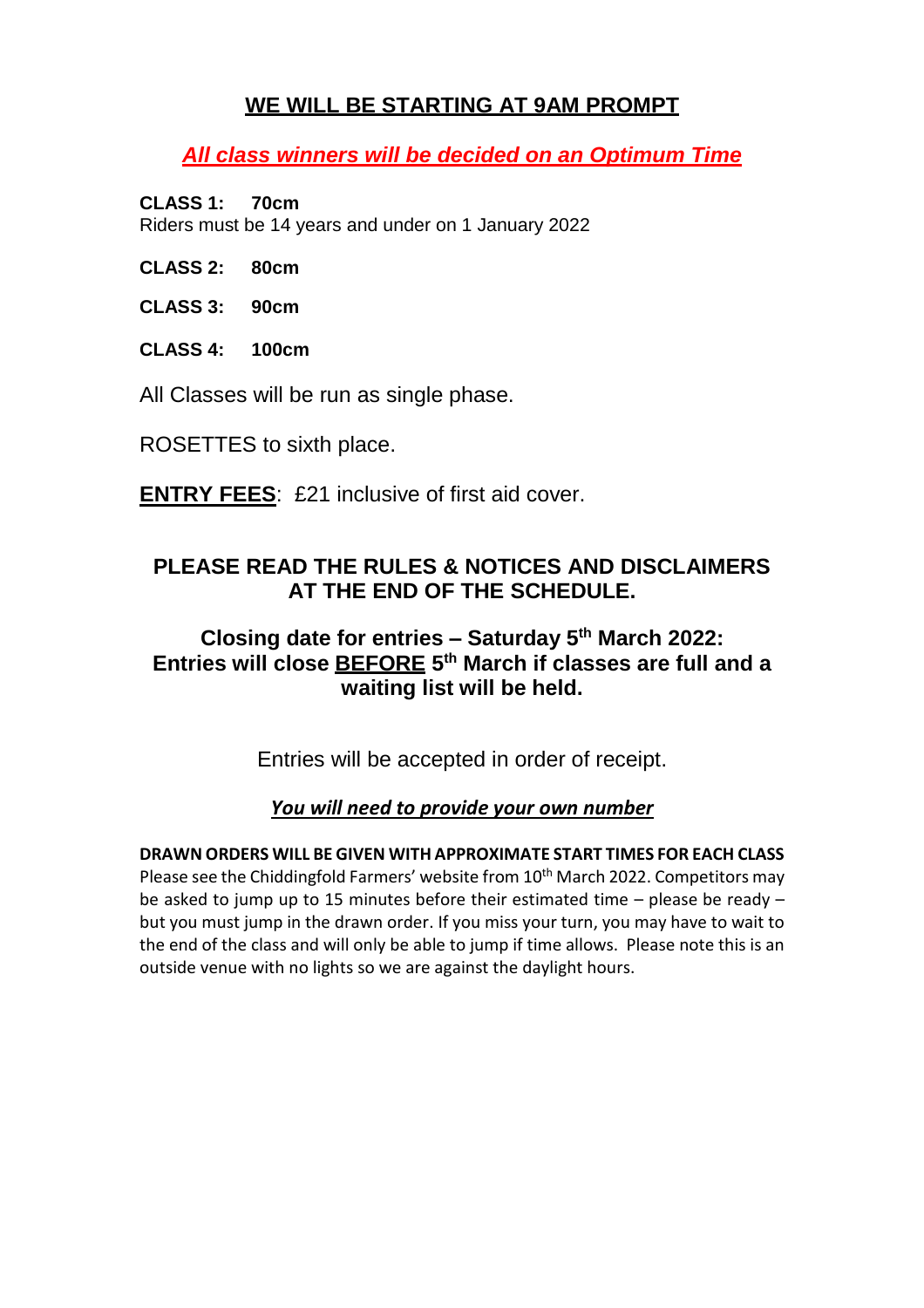#### *RULES AND NOTICES*

Entries are accepted and admission granted only subject to the following conditions, which are deemed to have been accepted by each competitor.

1. Organisers of this event have taken reasonable precautions to ensure the health and safety of everyone present. For these measures to be effective, everyone must take all reasonable precautions to avoid and prevent accidents occurring and must obey the instructions of the organisers and all the officials and stewards.

2. Legal Liability: Save for the death or personal injury caused by the negligence of the organisers, or anyone for whom they are in law responsible, neither the organisers of this event or The Pony Club nor any agent, employee or representative of these bodies, nor the landlord or his tenant, accepts any liability for any accident, loss, damage, injury or illness to horses, owners, riders, spectators, land, cars, their contents and accessories, or any other person or property whatsoever. Entries are only accepted on this basis

3. This competition will be run in accordance with Pony Club Arena Eventing Rules 2022. It is the responsibility of all competitors to know the rules. Please refer to the main Pony Club website for full rulebook.

4. The judge's decision is final. Any objection must be made to the secretary with a deposit of £15 not later than 20 minutes after the incident.

5. The organisers reserve the right to refuse any entry without stating a reason for doing so and also reserve the right to eliminate any competitor who in their opinion places her/himself or others in danger or fails to observe rules.

6. Entry fees will only be refunded on production of a vet or doctor's certificate presented in advance of the competition.

7. Horses or ponies must be 5 years or over on the day of the show.

8. No Horses/ponies may be ridden other than by the competitor on the day of the competition.

10. The Pony Club Saddlery and Dress rules will be strictly enforced.

11. All droppings to be picked up and taken home.

12. No horses/ponies to be left unattended when tied to the lorry/trailer.

13. In the event of cancellation notification will be posted on the Chiddingfold Farmers' PC website. Monies will be refunded less £7.50 per entry administration fee.

14. All Pony Club members must have current hat tags and current rule back protectors.

15.Warm up – the number of competitors may be restricted; please obey the steward's instructions as to when you can use the warm-up. No lunging is allowed at Coombelands.

16. Each horse/pony may only compete once in each class and in a maximum of two classes. All horse/ponies must be at least 5 years old on day of competition. 17. No stallions.

18. Turnout for ALL riders and horses should be as in the Pony Club Rules for Eventing 2022. Back protectors and long sleeves must be worn. Rules available on the main Pony Club website (www.pcuk.org)

19. SPURS: spurs may be worn anywhere on the showground, by any competitor, but must comply with Pony Club rules. Misuse of spurs by any competitor will be recorded and reported and may result in disqualification from the competition